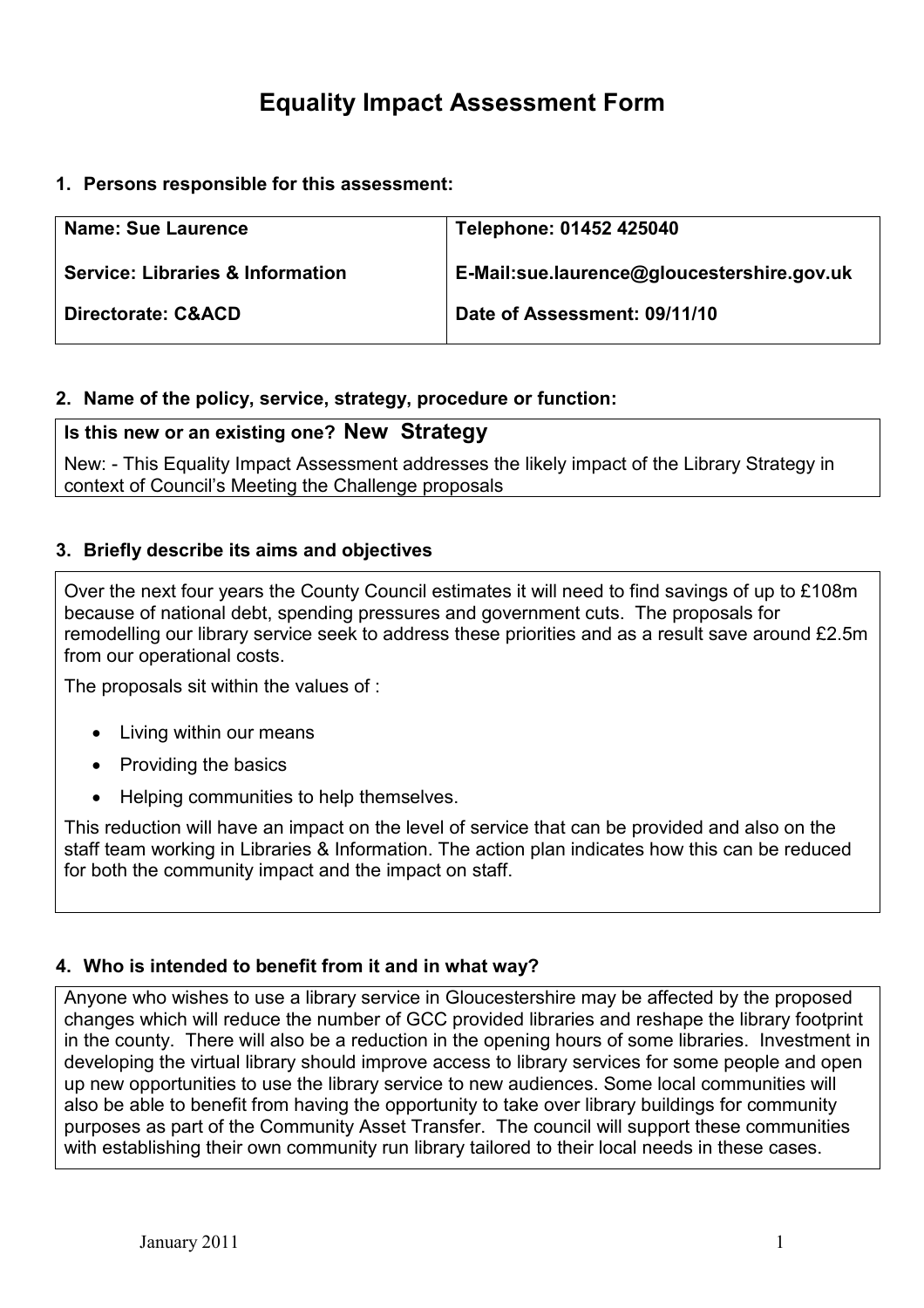#### 5. What outcomes are expected?

- A reduction in council expenditure on library services
- A service that is financially sustainable
- A new approach to library service delivery that is modern, relevant to customers and consistently able to meet people's leisure reading, information and learning needs,

This will be achieved by:

- 1. Establishing a good basic network of libraries giving a geographical spread of traditional library provision across the county, accessible within reasonable travel time and delivered through three standardised tiers of libraries.
- 2. Improving access to library services through technology to encourage Gloucestershire people to carry out their own transactions with library, council and other services as part of 'digital citizenship'
- 3. To give local people and community groups the opportunity to run their own library service to suit local needs
- 4. To work with partners and volunteers to provide library services to those individuals who may want them but for specific reasons, such as disability or mobility issues, may be unable to access library services independently
- 5. To encourage volunteering across all tiers of library provision

#### 6. Have you consulted on this policy, service, strategy, procedure or function?

Yes: The Meeting the Challenge conversation held with staff and the public in September asked people to prioritise council services and 50% of people said that libraries could be closed or hours reduced.

A programme of consultation on this service change is being carried out during the period from the 19<sup>th</sup> November 2010 up to 11<sup>th</sup> February 2011 and feedback is being monitored to assess how the proposed changes impact on people.

To ensure that the consultation is accessible and provides all interested parties with the opportunity to share their views a multi method approach has been adopted. This includes a self selecting online and paper questionnaire, county wide road shows and public meetings. Additionally letters inviting people for their responses were sent to some specific library users. This included mobile library users, Homelink library users, Share-A-Book mobile library users, music and drama service users and reading clubs. Additionally, feedback is being received by letters and email and petitions.

It is estimated that as of  $20<sup>th</sup>$  January 3,000 responses from these various routes have been received. The demography breakdown from the questionnaire indicates that a higher proportion of females and people over 55 are responding. 13.8% of respondents considered themselves to have a disability. Of the respondents 64% thought that the changes would have a significant impact on them although 18.8% of this group stated they would still be able to access a main library or a Library Express.

The most common themes expressed in the feedback have been about accessing a library for those reliant on public transport; quality of service; reservations about community run libraries; concerns about the withdrawal of mobiles and that the proposals may have a disproportionate impact on vulnerable adults and children.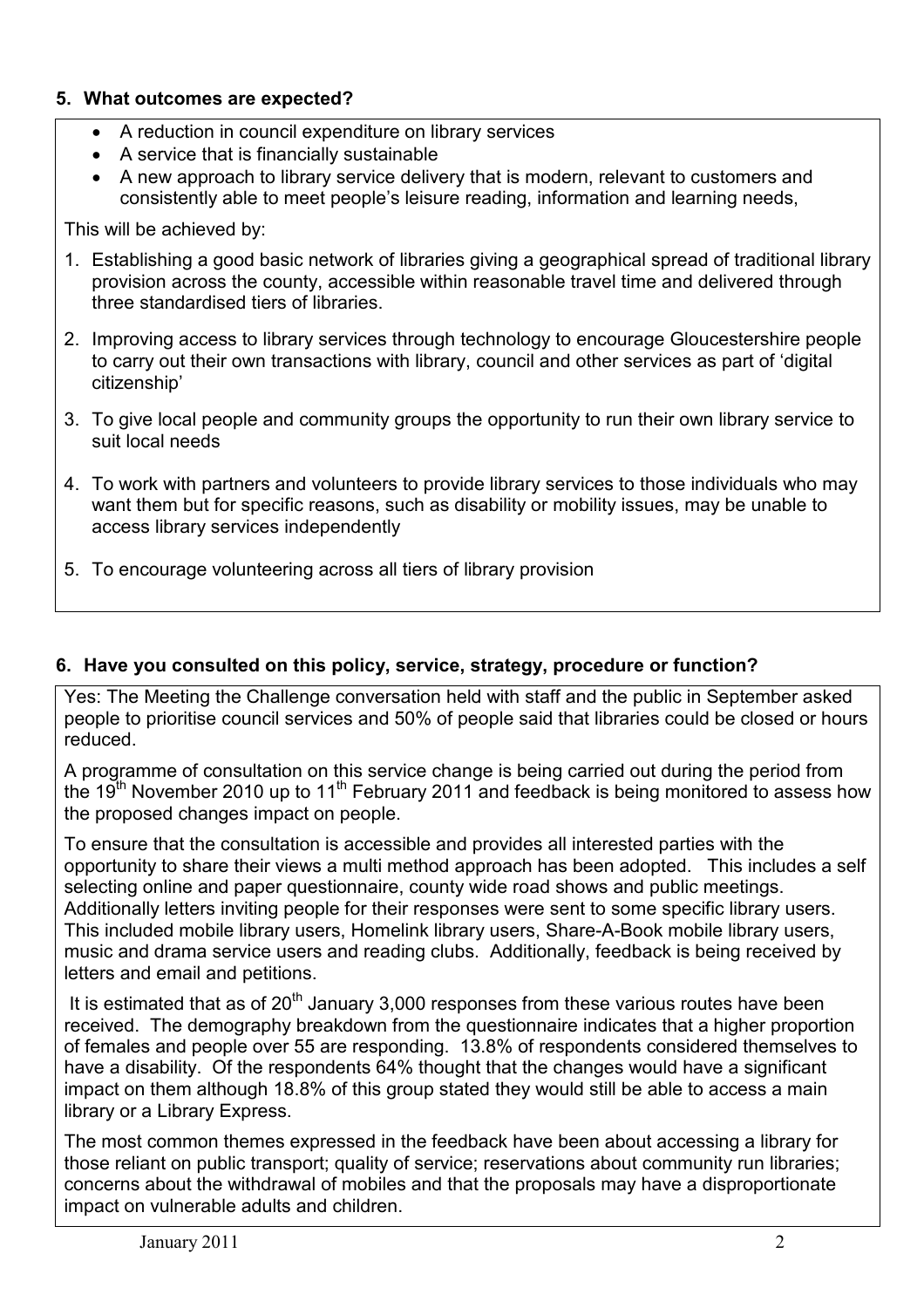For staff the most common concern has been about the level of potential job losses and whether a smaller workforce would be able to respond to the needs of users.

#### 7. What evidence has been used for this assessment: eg Research, previous consultations, MAIDEN?

Maiden data was analysed for each of the current libraries catchment areas with note of any 'hot spots' where the data significantly differed to the Gloucestershire 'norm'. Areas where multiple deprivation indices applied were assessed. Catchment populations and library usage figures were also considered as part of the criteria as was presence of children's centres. The prime consideration in developing the proposals for the new network of libraries was however to provide a consistent level of service from a main library in all parts of the county within a reasonable travel time. Travel distances and the catchment coverage of main libraries was calculated by 'Accession' software which produced maps illustrating the catchment and accessibility.

### 8. Could a particular group be affected differently in either a negative or positive way?

#### Please evidence that you have used the Consultation toolkit and planning template http://staffnet/index.cfm?articleid=5203

|                   | <b>Negative</b> | <b>Positive</b> | <b>Neutral</b> | <b>Evidence</b>                                                                                                                                                                                                                                 |
|-------------------|-----------------|-----------------|----------------|-------------------------------------------------------------------------------------------------------------------------------------------------------------------------------------------------------------------------------------------------|
| Age               |                 |                 |                | Reducing the number of GCC provided libraries and<br>the mobile libraries will impact on potential library<br>users and the consultation has indicated that older<br>people who may have mobility difficulties may be<br>more affected by this. |
|                   |                 |                 |                | Some children may also be less able to access a<br>library independently.                                                                                                                                                                       |
|                   |                 |                 |                | As a high proportion of library staff are older women if<br>they are made redundant it may be more difficult to<br>find alternative employment.                                                                                                 |
|                   |                 |                 |                | Although the number of GCC provided libraries may<br>be reduced the ones that remain will still be<br>accessible.                                                                                                                               |
| <b>Disability</b> |                 |                 | ✓              | The service for visually impaired people will continue<br>so no adverse impact is expected.                                                                                                                                                     |
|                   |                 |                 |                | The removal of the Homelink service to older people's<br>homes may have some impact as may the removal of<br>the mobile library service.                                                                                                        |
| Gender            |                 |                 |                | Reducing the number of GCC provided libraries may<br>impact on all potential library users and this group is<br>no more or less affected by it.                                                                                                 |
|                   |                 |                 |                | A high proportion of library staff are women and they<br>will be at risk of redundancy                                                                                                                                                          |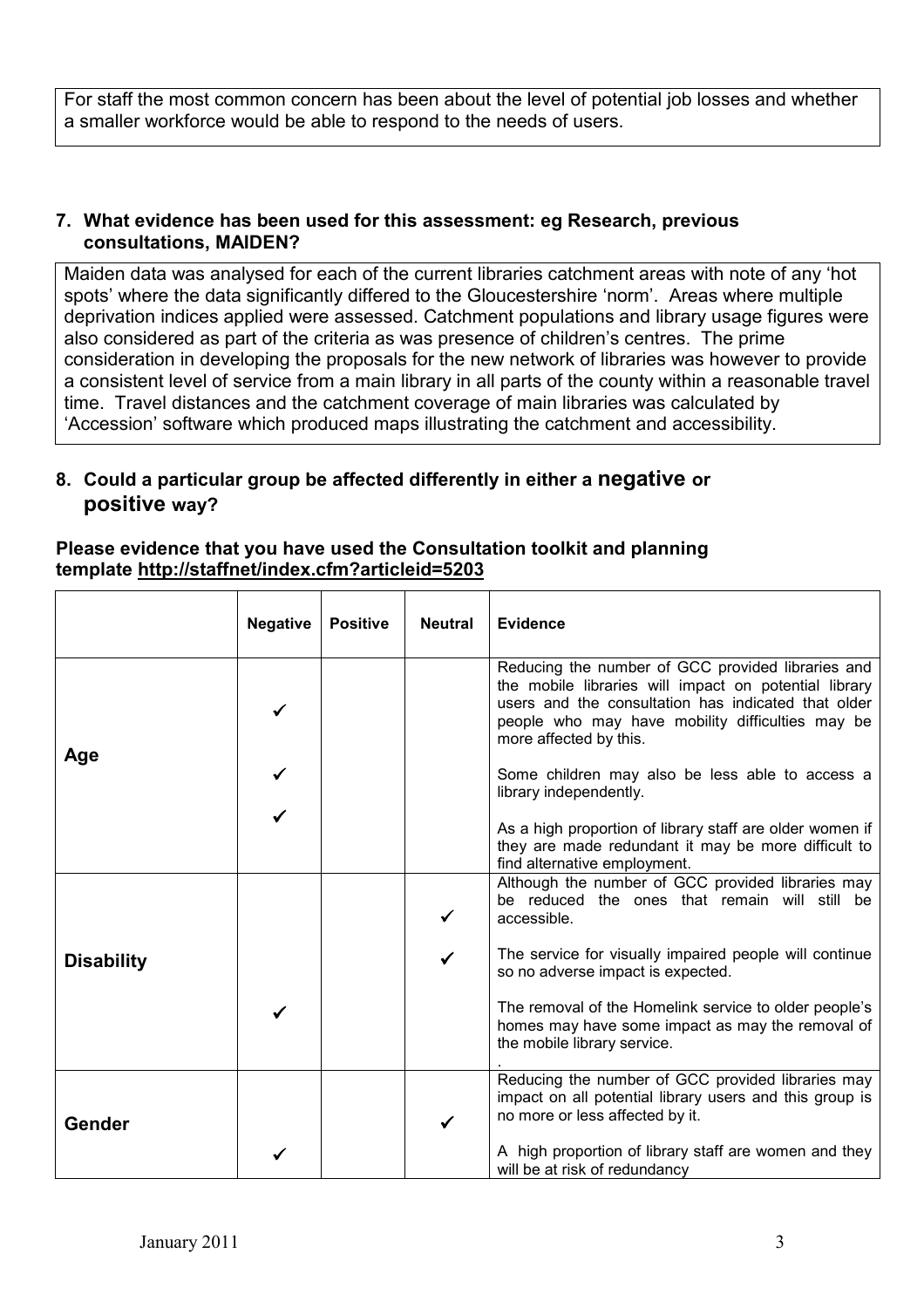| <b>Race including</b><br><b>Gypsy &amp; Traveller</b>            |                                                                                                                                                                                                                                                                                                                                                 |  |              | Reducing the number of GCC provided libraries may<br>impact on all potential library users and this group is<br>no more or less affected by it.<br>Library stock and services for different ethnic groups<br>will continue to be provided.                                                                                                                                                                                                                                                                                    |
|------------------------------------------------------------------|-------------------------------------------------------------------------------------------------------------------------------------------------------------------------------------------------------------------------------------------------------------------------------------------------------------------------------------------------|--|--------------|-------------------------------------------------------------------------------------------------------------------------------------------------------------------------------------------------------------------------------------------------------------------------------------------------------------------------------------------------------------------------------------------------------------------------------------------------------------------------------------------------------------------------------|
| <b>Religion or Belief</b>                                        |                                                                                                                                                                                                                                                                                                                                                 |  | $\checkmark$ | Reducing the number of GCC provided libraries may<br>impact on all potential library users and this group is<br>no more or less affected by it.                                                                                                                                                                                                                                                                                                                                                                               |
| <b>Sexual Orientation</b>                                        | ✓                                                                                                                                                                                                                                                                                                                                               |  |              | Reducing the number of GCC provided libraries may<br>impact on all potential library users and this group is<br>no more or less affected by it.                                                                                                                                                                                                                                                                                                                                                                               |
| <b>Transgender</b>                                               |                                                                                                                                                                                                                                                                                                                                                 |  | $\checkmark$ | Reducing the number of GCC provided libraries may<br>impact on all potential library users and this group is<br>no more or less affected by it.                                                                                                                                                                                                                                                                                                                                                                               |
|                                                                  |                                                                                                                                                                                                                                                                                                                                                 |  | $\checkmark$ | Reducing the number of GCC provided libraries may<br>impact on all potential library users and some people<br>in these groups may be more affected. Books on<br>Prescription and Health books will still be provided                                                                                                                                                                                                                                                                                                          |
| Other groups: eg<br>Rural Isolation,<br>Long term<br>unemployed, | $\checkmark$<br>✓                                                                                                                                                                                                                                                                                                                               |  |              | Although there will be a better geographic dispersal of<br>main libraries around the county the removal of the<br>mobile library may disadvantage some people without<br>access to transport.                                                                                                                                                                                                                                                                                                                                 |
| Deprivation<br><b>Health Inequality</b>                          |                                                                                                                                                                                                                                                                                                                                                 |  |              | The reduction in the number of GCC provided libraries<br>and the lower number of opening hours will reduce<br>the time available for accessing libraries and the<br>Internet PCs and this may have an adverse impact on<br>those applying for jobs on line or those using<br>'Homeseekers'. There may also be less access to<br>Your Circle advice and information.                                                                                                                                                           |
| <b>Community</b><br><b>Cohesion</b>                              | Describe how the proposed<br>activity, policy, strategy,<br>service, procedure or function<br>will contribute to Community<br>Cohesion.<br>You will need to consider;<br>Is there equality between<br>those who will and won't<br>benefit from the proposal?<br>Are there strong relationships<br>between groups and<br>communities in the area |  |              | The proposals for community run libraries may bring<br>about greater cohesion of communities working to a<br>common aim. Communities that develop a community<br>run library will still have access to the county library<br>services through the virtual library.<br>If a library is closed and a community run library is<br>not developed there is potential for an adverse impact<br>on the community generally but this would not<br>necessarily translate into an adverse impact on<br>impacting on community cohesion. |
| <b>Community</b><br><b>Cohesion (Contd)</b>                      | affected and will the proposed<br>action promote positive<br>relationships?<br>Does the proposal bring<br>groups / communities into<br>increased contact with each<br>other                                                                                                                                                                     |  |              |                                                                                                                                                                                                                                                                                                                                                                                                                                                                                                                               |

9. If you have identified a negative impact in question 8, what actions have you undertaken or do you plan to undertake to lessen or negate this impact?

#### Please indicate whether these actions will be carried forward into level 2 or level 3 business plans.

| Action(s): | How will this action be    | When will policy /   | Carried to   Carried to |          |
|------------|----------------------------|----------------------|-------------------------|----------|
|            | <b>Monitored/Evaluated</b> | service / strategy / | ∣ Level 2?              | Level 3? |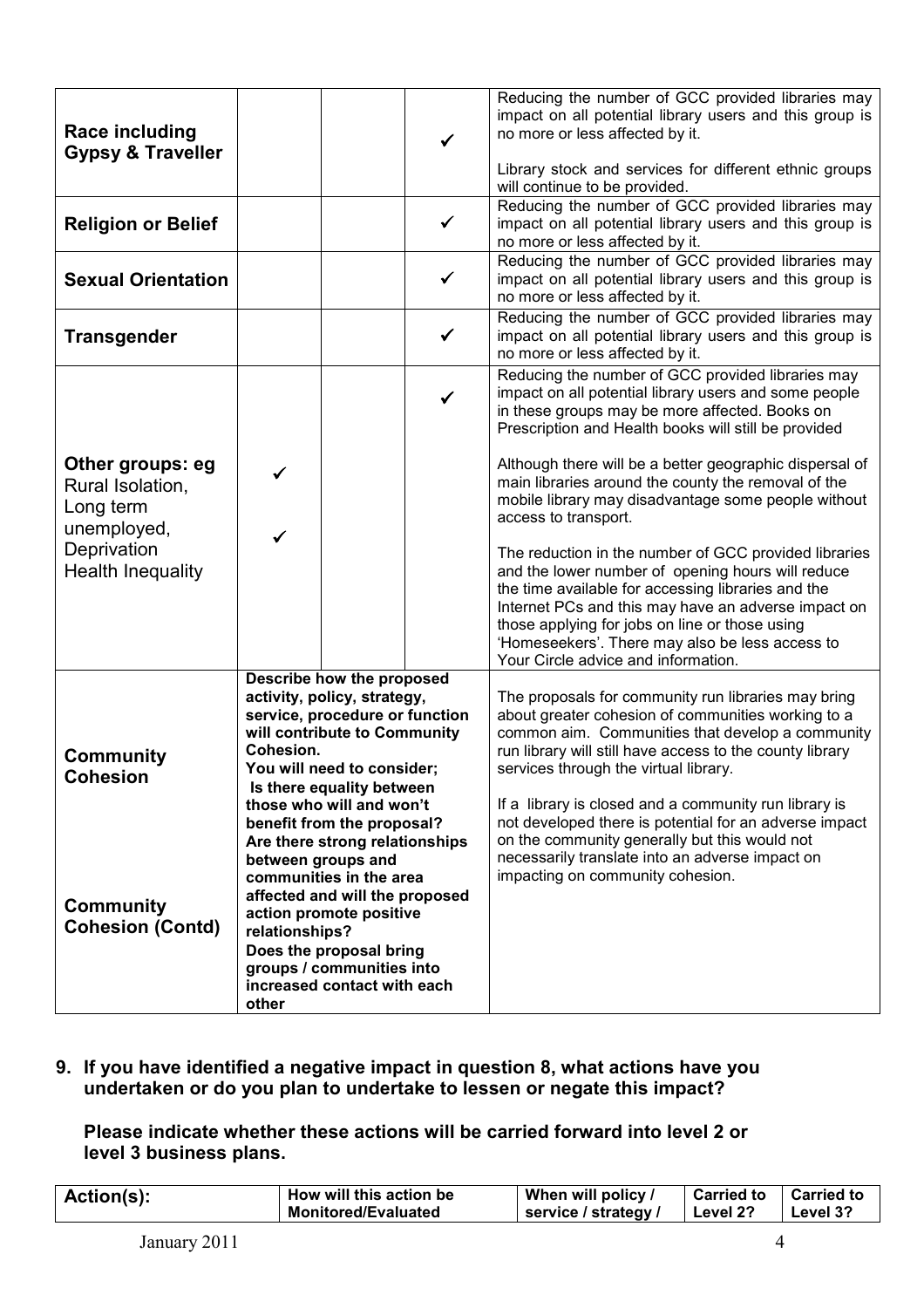|                                                                                                                                                                                                                                                                         |                                                                                                                                      | procedure / function<br>be reviewed? |   |   |
|-------------------------------------------------------------------------------------------------------------------------------------------------------------------------------------------------------------------------------------------------------------------------|--------------------------------------------------------------------------------------------------------------------------------------|--------------------------------------|---|---|
| <b>Consultation process</b>                                                                                                                                                                                                                                             | Responses considered &<br>significant adverse<br>impacts emerging<br>evaluated prior to setting<br>new policy for library<br>service | January 2011                         | N | N |
| Age: Older people: For<br>those individuals unable<br>to access a library<br>independently we will<br>work with them and<br>identify a suitable<br>alternative means of<br>providing a service via<br>library club or<br>housebound service                             | An audit of need will be<br>drawn up and a quarterly<br>assessment will check if a<br>satisfactory outcome was<br>achieved.          | December 2011                        | N | Y |
| Children: Services to<br>children's centres and<br>children in care will<br>continue in order to<br>support the most<br>vulnerable<br><b>Staff: Voluntary</b>                                                                                                           | This will be monitored<br>through partnership / close<br>working with children's<br>services practitioners                           | Annually in<br>February each<br>year |   | Υ |
| redundancy and<br>retirement options will be<br>provided and EAS<br>support provided.                                                                                                                                                                                   | Monitored with support of<br>HR reports & milestones<br>in project management<br>programme / VERTO                                   | Quarterly                            | Y |   |
| Disability: An<br>alternative means of<br>providing books to<br>Homelink and for Mobile<br>library users with<br>mobility difficulties will<br>be implemented                                                                                                           | An audit of need will be<br>drawn up and a quarterly<br>assessment will check if a<br>satisfactory outcome was<br>achieved.          | December 2011                        |   | Y |
| Gender: Impact on staff<br>Voluntary redundancy<br>and retirement options<br>will be provided and<br>EAS support provided.<br>Full and part time work<br>will still be available in<br>the new service<br>structure and many staff<br>will be redeployed in this<br>way | Monitored with support of<br>HR reports & milestones<br>in project management<br>programme / VERTO                                   | Quarterly                            | Y |   |
| <b>Other: Rural Isolation</b><br>The dispersal of main<br>libraries with greater<br>opening hours may<br>provide better access for                                                                                                                                      |                                                                                                                                      | Quarterly                            |   | Υ |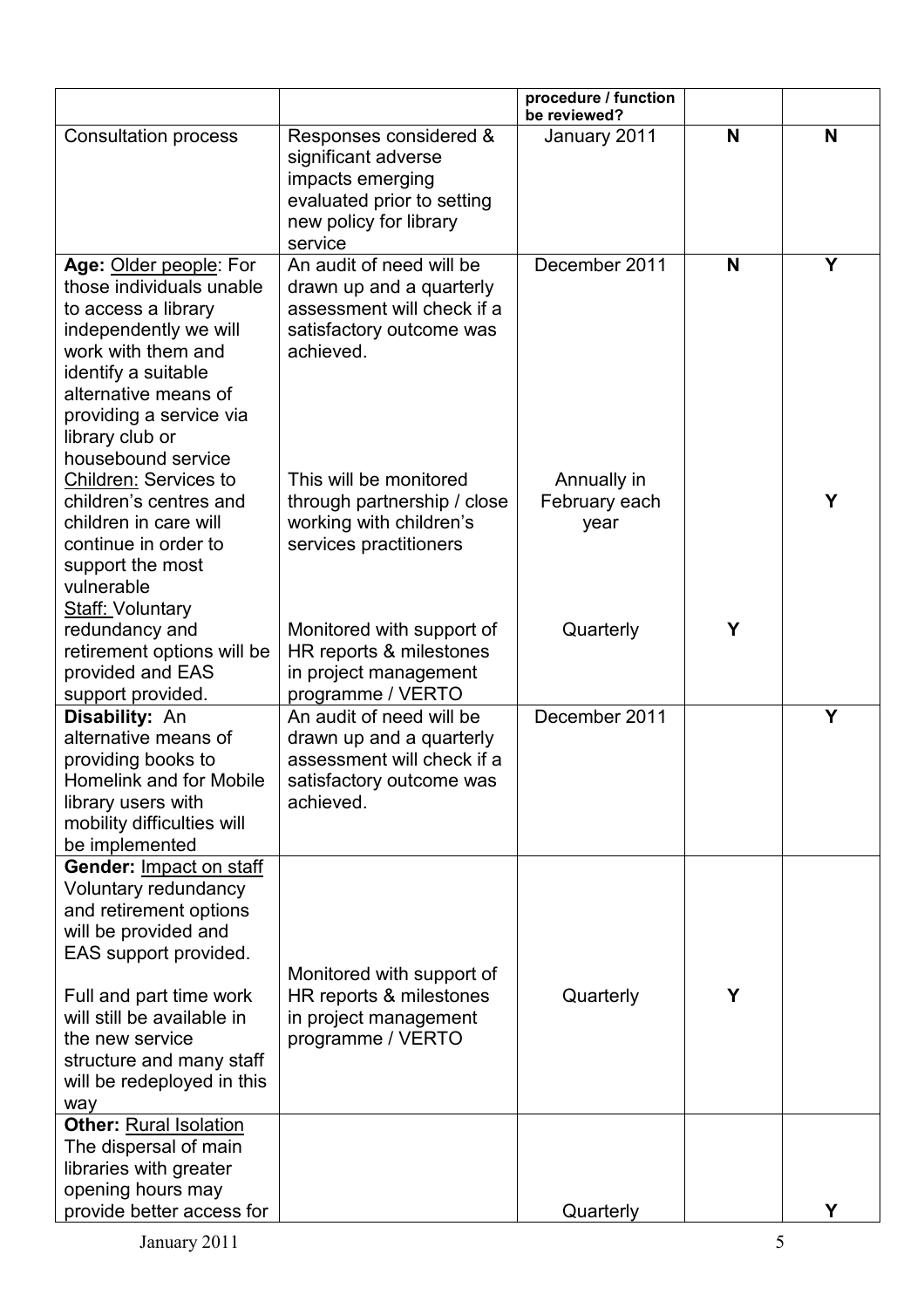| some living in rural<br>areas. The impact of the<br>removal of the mobile                                                                             | Visitor figures will be<br>monitored                                                                                        |               |   |   |
|-------------------------------------------------------------------------------------------------------------------------------------------------------|-----------------------------------------------------------------------------------------------------------------------------|---------------|---|---|
| library will be mitigated<br>by addressing specific<br>needs of individuals (as<br>above)                                                             | An audit of need will be<br>drawn up and a quarterly<br>assessment will check if a<br>satisfactory outcome was<br>achieved. | December 2011 |   | Y |
| Long term unemployed<br>Work with partners to<br>provide job clubs /<br>similar support                                                               | Assessed as part of<br>business plan                                                                                        | Quarterly     |   | Y |
| Sustain library<br>computers/ internet<br>access in community run<br>libraries                                                                        | Monitored as part of hand<br>over process & milestones<br>in project management<br>programme / VERTO                        | December 2011 | Y | Υ |
| Deprivation 1. Continue<br>to provide targeted<br>outreach library activities<br>to parts of Gloucester<br>and Cheltenham<br>identified as 'deprived' | Identified and monitored<br>as part of level 3 plans                                                                        | Quarterly     |   | Υ |
| 2. Provide ongoing<br>support to help with the<br>development of<br>community run libraries<br>in Hester Way and<br>Matson                            | Monitored as part of hand<br>over process & milestones<br>in project management<br>programme / VERTO                        | Annually      | Y |   |
| <b>Health Inequality: Books</b><br>on Prescription - work<br>with GP surgery to<br>provide these where<br>library withdrawn.                          | Identified and monitored<br>as part of level 3 plans                                                                        | Quarterly     |   | Y |
| Sustain access to Your<br>Circle information via<br>virtual library in<br>community run libraries<br>& train volunteers                               | Monitored as part of hand<br>over process                                                                                   | Quarterly     |   | Y |
|                                                                                                                                                       |                                                                                                                             |               |   |   |

## **Declaration**

We are satisfied that an Impact Assessment has been carried out on this service, strategy and where a negative impact has been identified, actions have been developed to lessen or negate this impact.